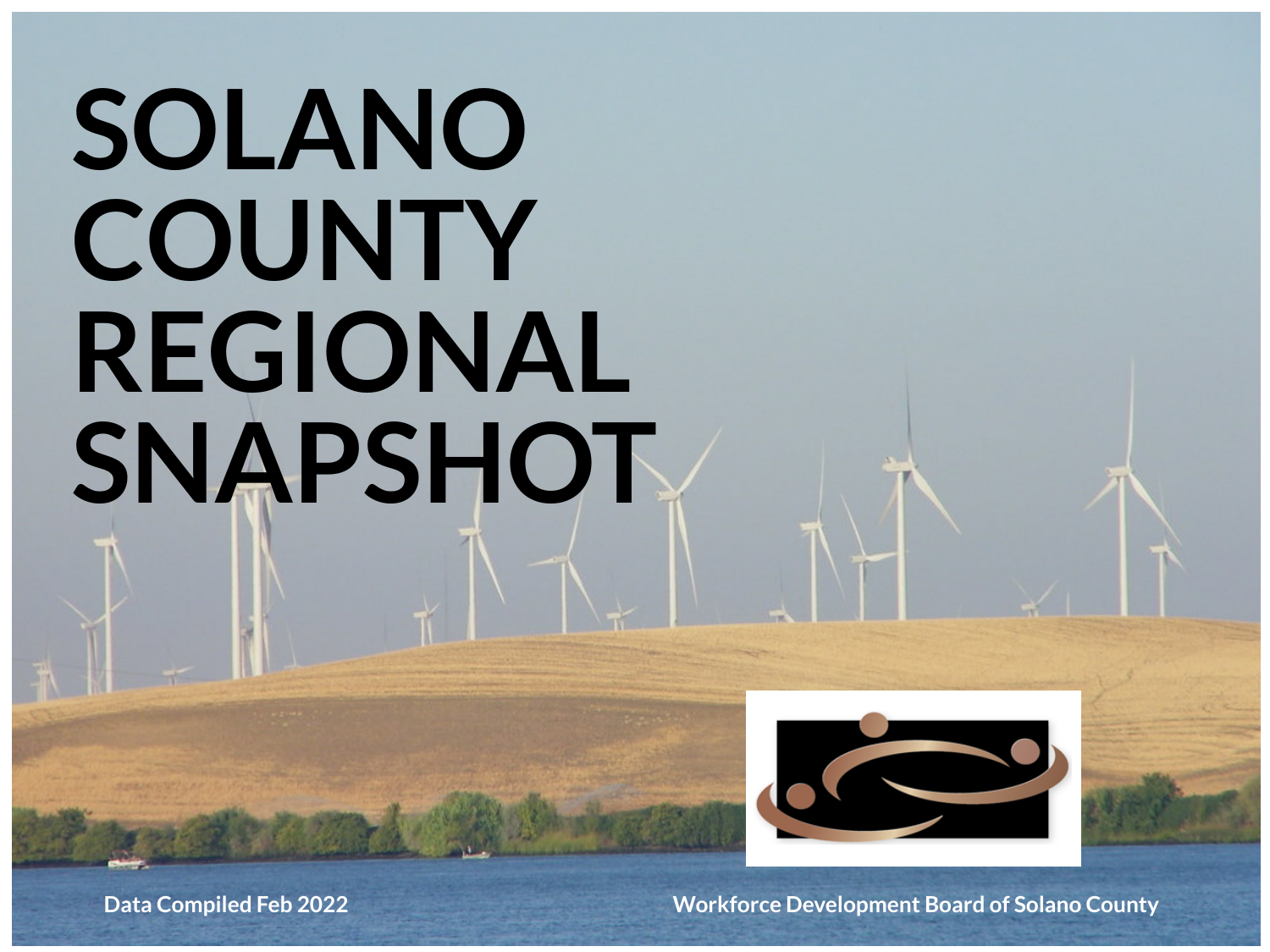#### *Population (Census 2020)*

# **\$81.5K**

- As of 2021 the region's population increased by 2.8% since 2016, growing by 12,347. Population is expected to increase by 4.3% between 2021 and 2026, adding 19,433.
- Jobs declined by 3,501 over the last 5 years (2016-2021) and are projected to grow 3,406 over the next 5 years.  $\bullet$
- From 2016 to 2021, jobs decreased by 2.2% in Solano County. This change fell short the national growth rate by 1.8%. As the  $\bullet$ number of jobs increased, the labor force participation rate decreased from 61.6% to 57.8% between 2016 and 2021.
- Median household income is \$18.6K above the national median household income of \$62.8K.  $\bullet$

#### *Median Household Income (2019)*



# **Solano County Snapshot**

#### **451,181 155,686**

*Total Regional Employment*

*Emsi Burning Glass Q4 2021 Data Set*

| census.gov                             | <b>United States</b> | <b>California</b> | <b>Solano County</b> | <b>Vacaville</b> | <b>Fairfield</b> | Vallejo  |
|----------------------------------------|----------------------|-------------------|----------------------|------------------|------------------|----------|
| Population<br>(2020)                   | 331,449,281          | 39,538,223        | 453,491              | 102,386          | 119,881          | 129,454  |
| Median<br>Household<br>Income $(2019)$ | \$62,843             | \$75,235          | \$81,472             | \$87,823         | \$84,557         | \$69,405 |
| Persons in<br><b>Poverty</b>           | 11.4%                | 11.5%             | 9.3%                 | 7.4%             | 8.6%             | 12.6%    |
| <b>Median Gross</b><br>Rent (2019)     | \$1,062              | \$1,503           | \$1,592              | \$1,641          | \$1,615          | \$1,532  |
| Avg. Commute<br>Minutes (2019)         | 26.9                 | 29.8              | 33.2                 | 28.7             | 32.5             | 36.5     |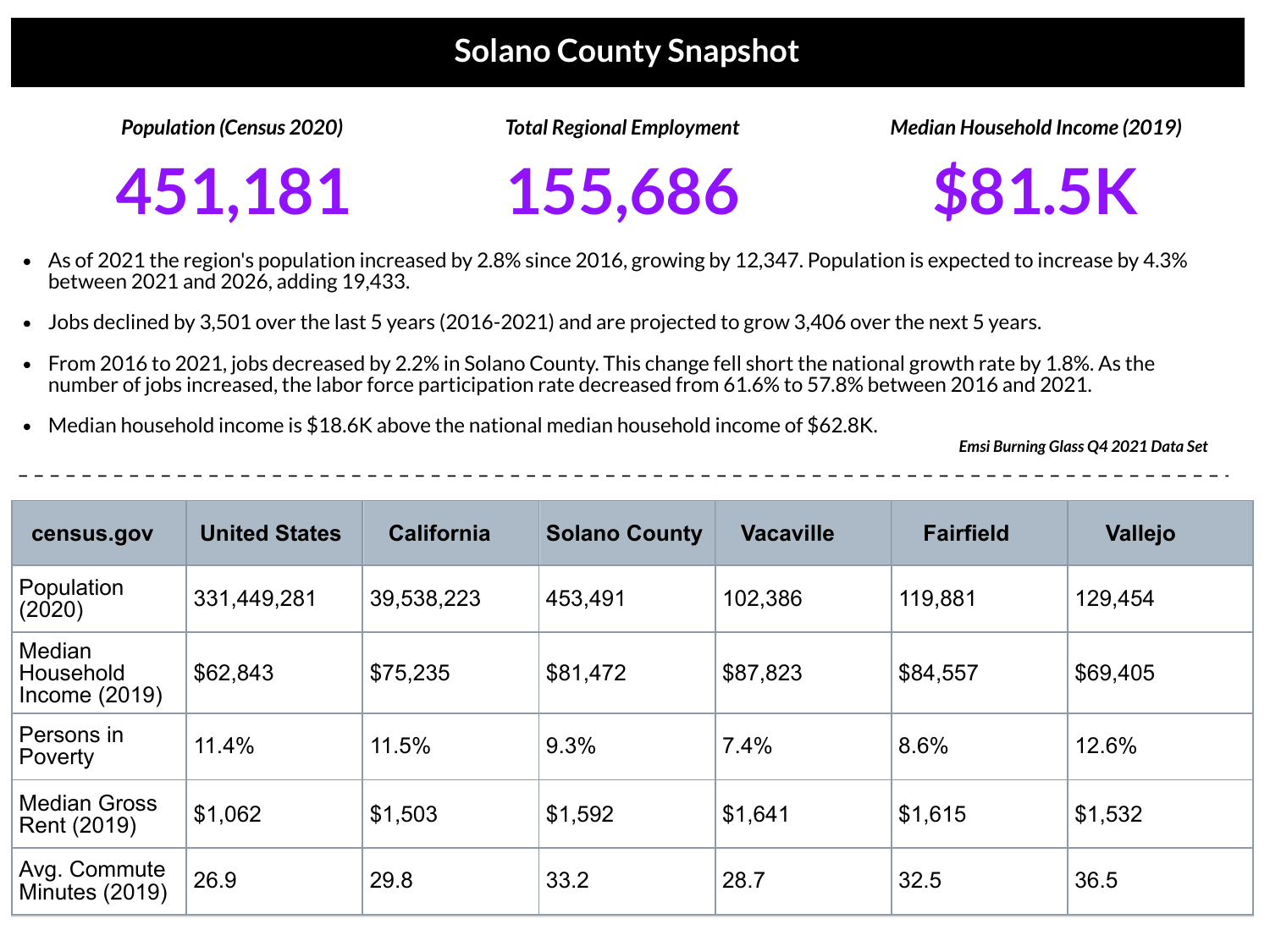| census.gov                           | <b>Suisun City</b> | <b>Benicia</b> | <b>Dixon</b> | <b>Rio Vista</b> | <b>Green Valley*</b> | Elmira*       |
|--------------------------------------|--------------------|----------------|--------------|------------------|----------------------|---------------|
| Population<br>(2020)                 | 28,111             | 26,997         | 18,351       | 7,360            | 1,472                | 244           |
| Median<br>Household<br>Income (2019) | \$83,320           | \$103,413      | \$82,570     | \$69,604         | \$119,615            | \$60,714      |
| Persons in<br><b>Poverty</b>         | 9.2%               | 7.1%           | 10.3%        | 10.7%            | 2.2%                 | 21.3%         |
| <b>Median Gross</b><br>Rent (2019)   | \$1,715            | \$1,858        | \$1,426      | \$1,368          | not available        | not avaialble |
| Avg. Commute<br>Minutes (2019)       | 35.8               | 35.4           | 29.9         | 41.0             | 32.7                 | 25.5          |

\*Green Valley and Elmira data provided by datausa.io - Allendale, Birds Landing and Rockville data not available on census.gov or datausa.io

# **Solano County Snapshot**

#### Solano County Fun Facts

the request of General Mariano Guadalupe Vallejo, the county derives its name directly from an Indian

- Solano County was one of the original counties of California, created in 1850 at the time of statehood. At Chief, Chief Solano of the Suisun people, a Native American tribe of the region and Vallejo's close ally. (google.com)
- Bordering Counties: Yolo, Sacramento, San Joaquin, Contra Costa, Marin, Sonoma & Napa
- Connection to Water: San Francisco Bay, San Pablo Bay, the Carquinez Strait, Suisun Bay and the Sacramento River
- Solano County is also known as a center for the Air Mobility Command, with the Travis Air Force Base operating its squadrons. (google.com)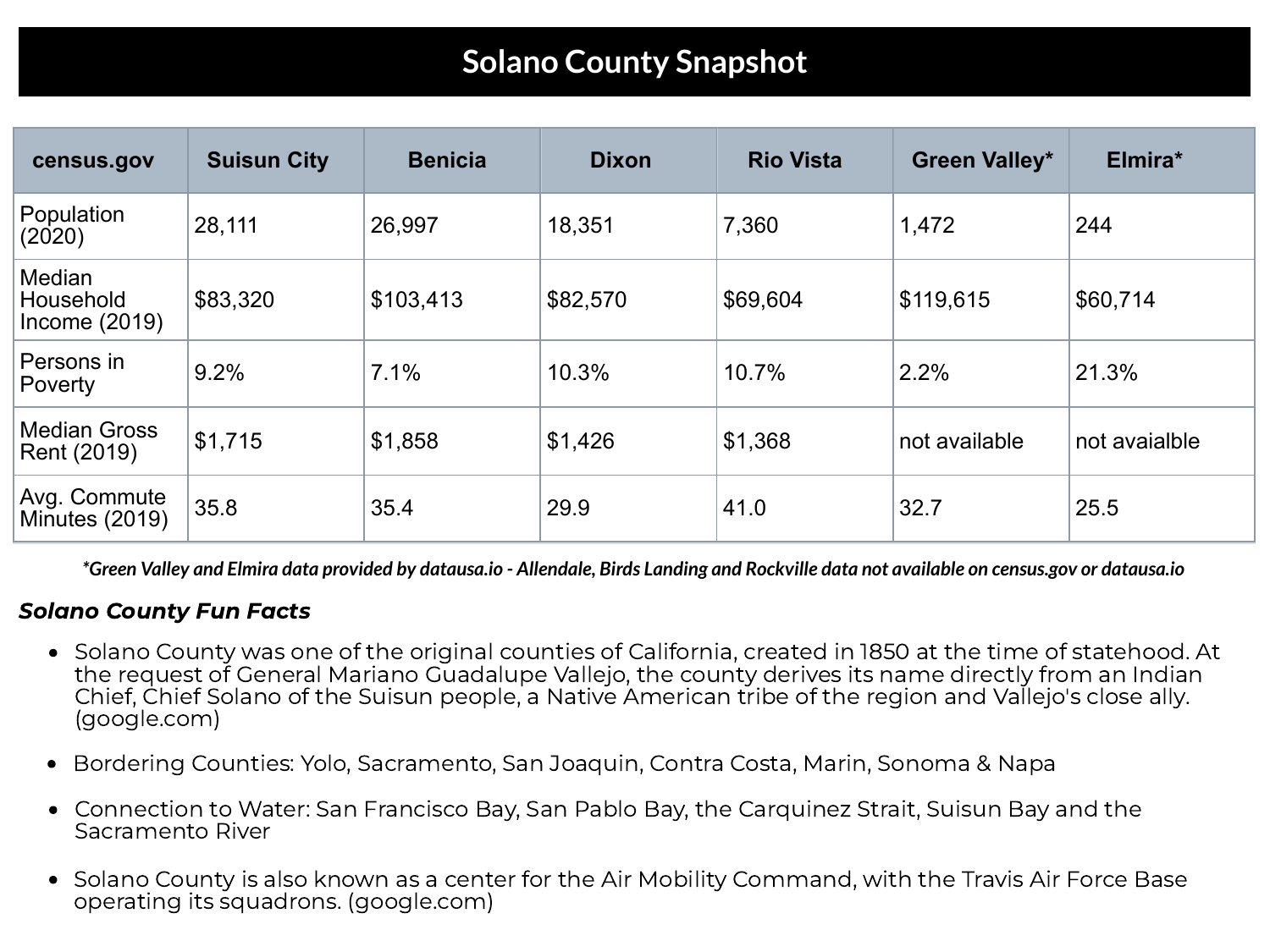#### Solano County Demographics (Race)

|             |   |      |          |    |    |       |    | 37.2% |
|-------------|---|------|----------|----|----|-------|----|-------|
|             |   |      |          |    |    |       |    |       |
|             |   |      |          |    |    | 27.3% |    |       |
|             |   |      |          |    |    |       |    |       |
|             |   |      | 16.2%    |    |    |       |    |       |
|             |   |      |          |    |    |       |    |       |
|             |   |      | $14.8\%$ |    |    |       |    |       |
|             |   |      |          |    |    |       |    |       |
|             |   | 7.1% |          |    |    |       |    |       |
|             |   |      |          |    |    |       |    |       |
| 1.3%        |   |      |          |    |    |       |    |       |
|             |   |      |          |    |    |       |    |       |
| 1.0%        |   |      |          |    |    |       |    |       |
|             |   |      |          |    |    |       |    |       |
| $\mathsf O$ | 5 | 10   | 15       | 20 | 25 | 30    | 35 |       |
|             |   |      |          |    |    |       |    |       |

### Solano County Gender Breakdown

### **Solano County Demographics**



- Vallejo ranks as the number #1 Most Diverse City in the US. according to niche.com. Fairfield came in **at #6. (https://www.niche.com/places-to-live/search/most-diverse-cities/)**
- **Niche.com reports that Solano County ranks #1 as the Most Diverse County in the US**  $\bullet$

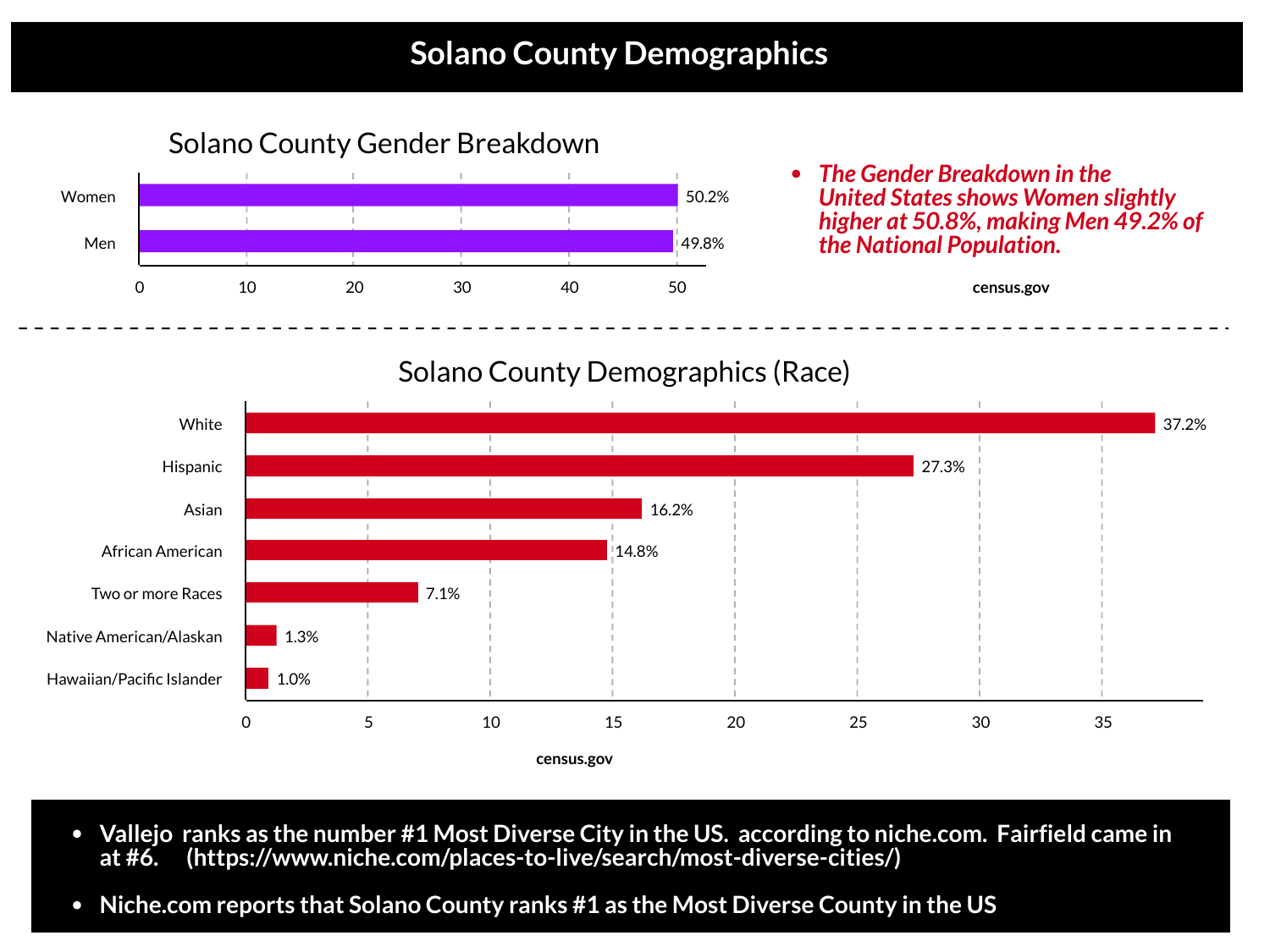# **Solano County Snapshot**

#### Educational Attainment



• Concerning educational attainment, 19% of Solano County, CA residents possess a Bachelor's Degree (1.3% below the national average), and *10.5% hold an Associate's Degree (1.8% above the national average).*

*Emsi Burning Glass Q4 2021 Data Set*

#### Education Requirements in Job Postings



|              |      |         |    |       |    |       |    |    |    |    | 52.0% |
|--------------|------|---------|----|-------|----|-------|----|----|----|----|-------|
|              |      |         |    |       |    | 30.0% |    |    |    |    |       |
|              |      | $9:0\%$ |    |       |    |       |    |    |    |    |       |
|              |      |         |    | 16.0% |    |       |    |    |    |    |       |
|              | 5.0% |         |    |       |    |       |    |    |    |    |       |
| 2.0%         |      |         |    |       |    |       |    |    |    |    |       |
| $\mathsf{O}$ | 5    | 10      | 15 | 20    | 25 | 30    | 35 | 40 | 45 | 50 |       |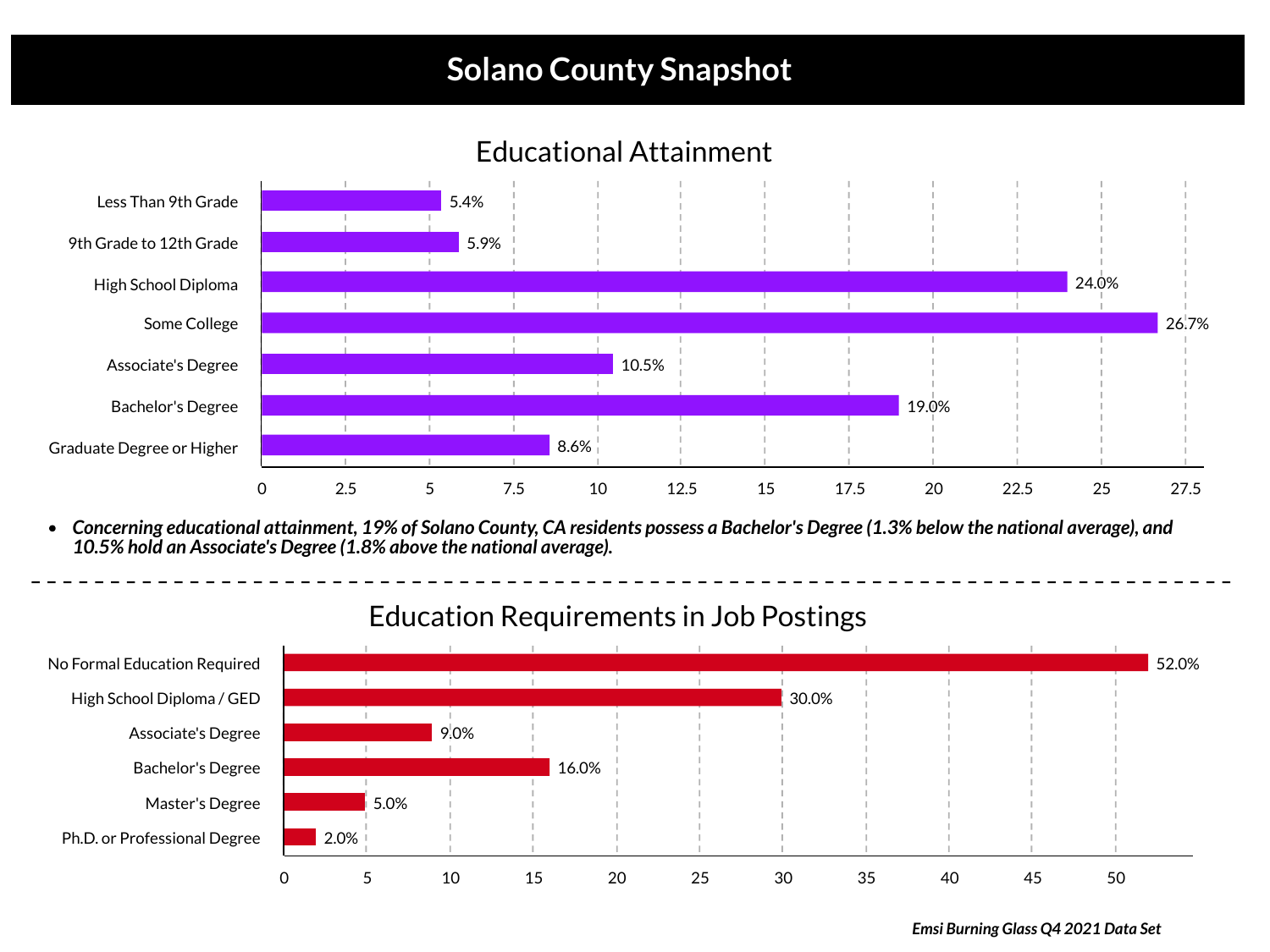### Solano County



*Average commute time for Solano County residentsis 33.2 minutes.*

*lehd.ces.census.gov (all jobs- 2019)*

# **Solano County Commuters (All Jobs)**



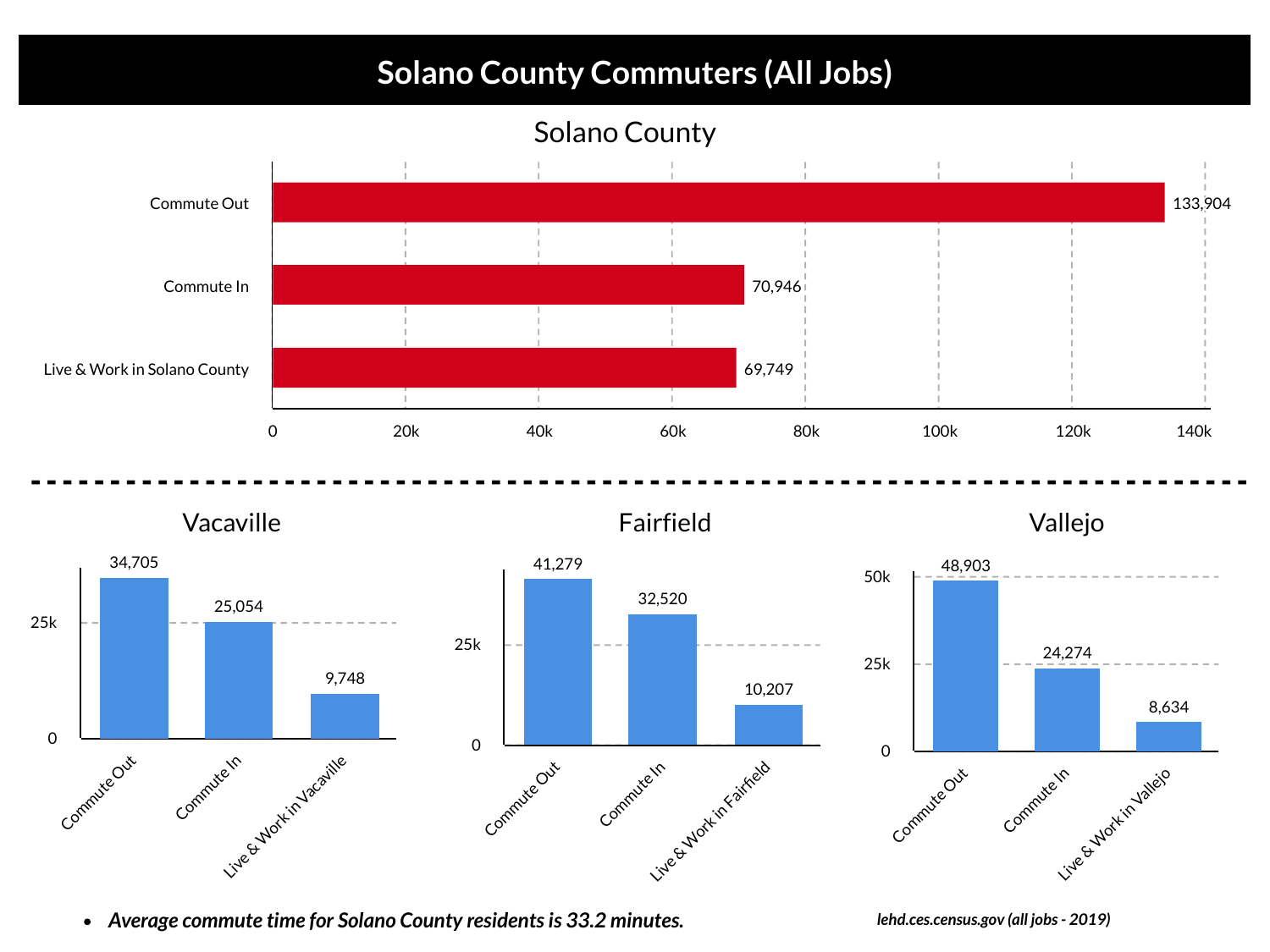### **Top Solano County Commuter Destinations (Outgoing)**

#### *Emsi Burning Glass Q4 2021 Data Set (2020 Commuting Year)*

| <b>Contra Costa County</b> |           |      |            |  |
|----------------------------|-----------|------|------------|--|
| <b>Alameda County</b>      |           |      |            |  |
| <b>Napa County</b>         |           |      |            |  |
|                            |           |      |            |  |
| <b>Sacramento County</b>   |           |      |            |  |
| San Francisco County       |           |      |            |  |
| <b>Yolo County</b>         |           |      | 6,494      |  |
| <b>Sonoma County</b>       |           |      | 5,404      |  |
| <b>San Mateo County</b>    |           |      | 4,723      |  |
| <b>Marin County</b>        |           |      | 4,607      |  |
|                            | $\bigcap$ | 2.5k | 5k<br>7.5k |  |

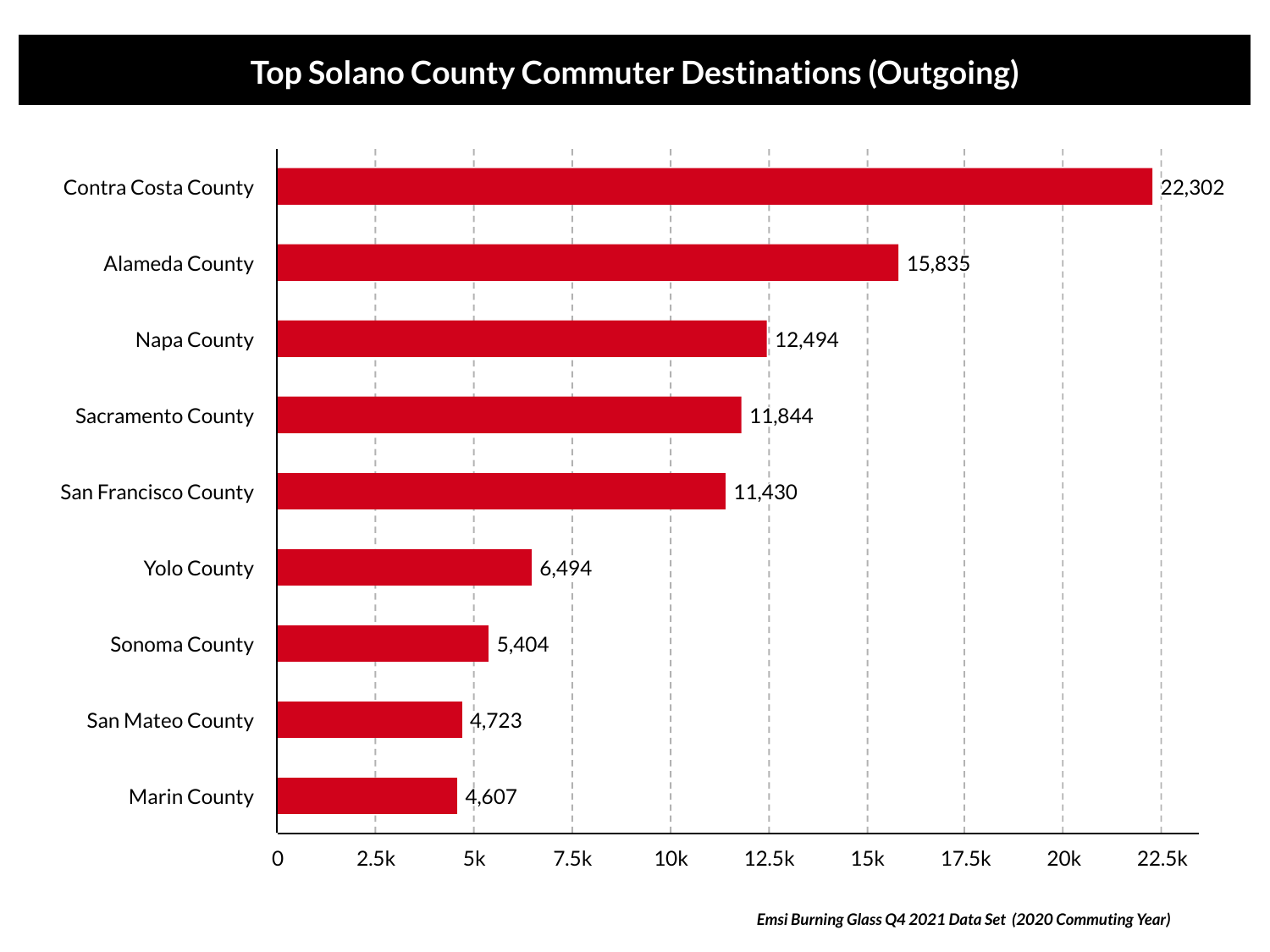# **Commuter Destinations To Solano County (Incoming)**



*Emsi Burning Glass Q4 2021 Data Set (2020 Commuting Year)*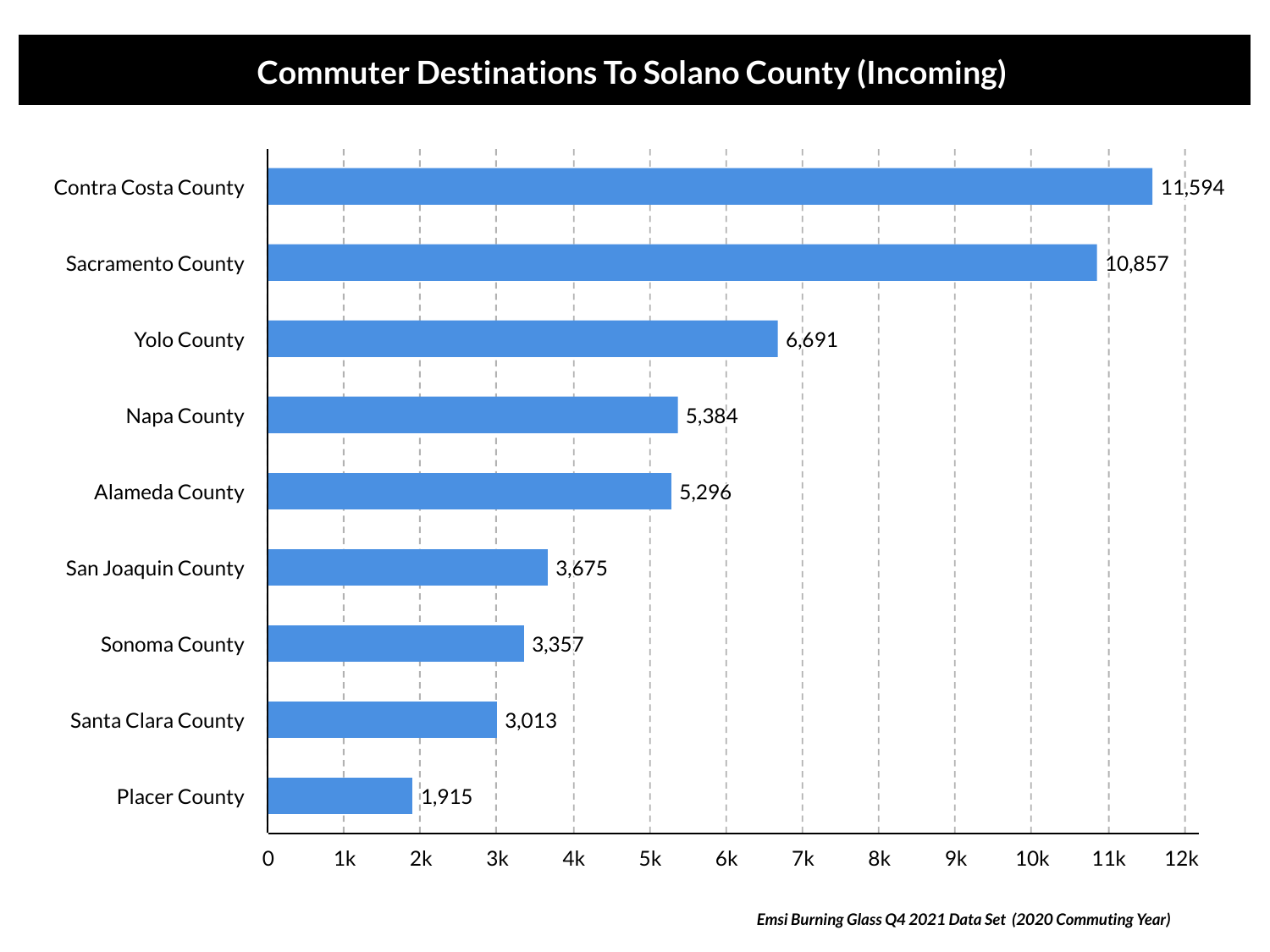

Government Healthcare/Social Assistance Retail Trade Construction Manufacturing Accommodation/Food Services Other Services (except Public Admin) Support, Waste Management & Reme… Transportation & Warehousing Professional, Scientific & Tech Services Wholesale Trade Finance & Insurance Educational Services Real Estate, Rental & Leasing Arts, Entertainment & Recreation Agriculture, Forestry, Fishing & Hunting Information Management of Companies & Enterpri… **Utilities** Mining, Quarrying, Oil & Gas Extraction

## **Solano County Industry Characteristics - Numbers Employed**

### Largest Industries - Numbers Employed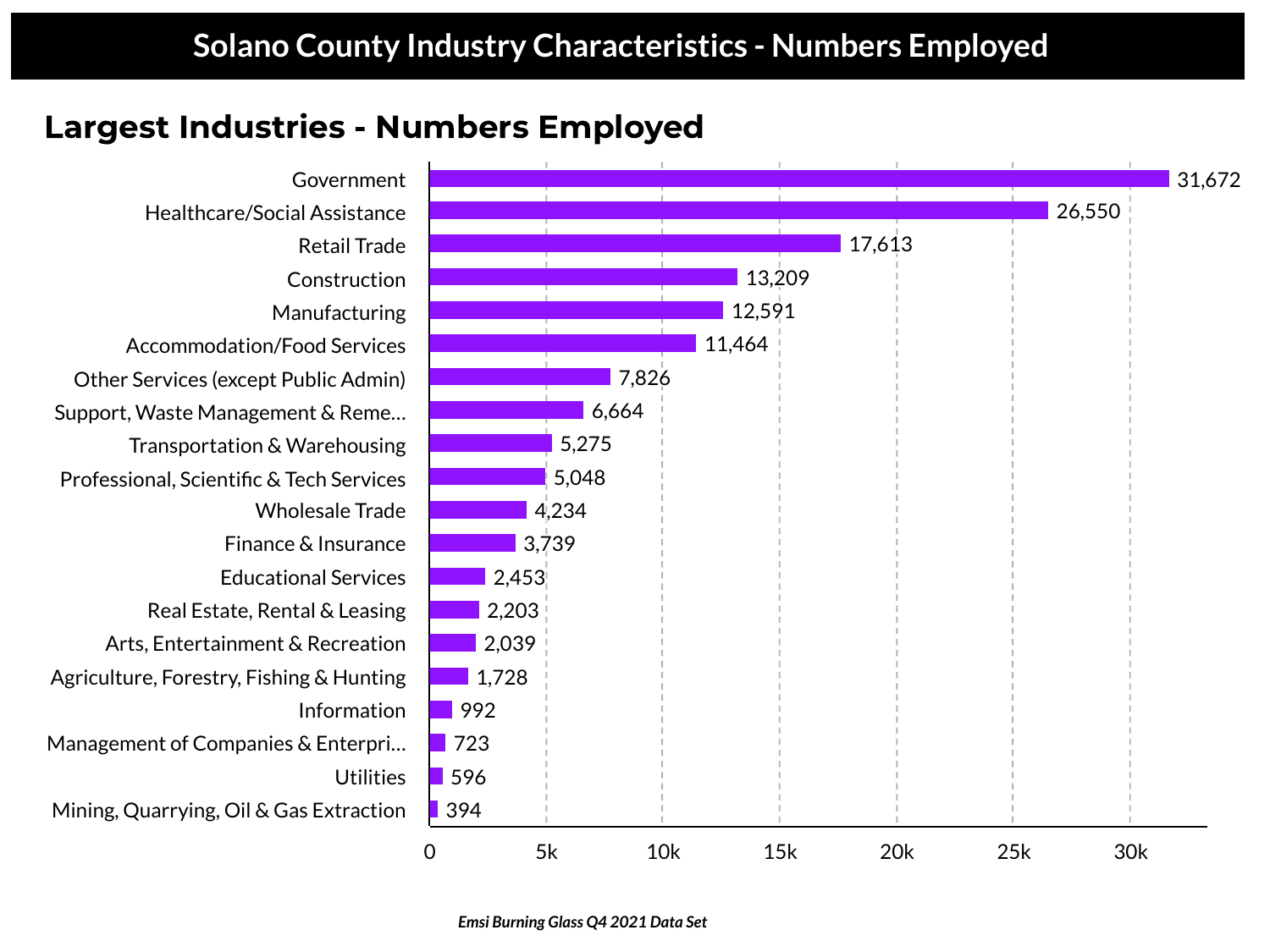**Utilities** Manufacturing Management of Companies Finance & Insurance Construction Government Mining, Quarrying & Oil/Gas Extraction Healthcare & Social Assistance Wholesale Trade Information Professional, Scientific & Technical Real Estate, Rental & Leasing Transportation & Warehousing Agriculture, Forestry, Fishing & Hunt… Support, Waste Management & Re… Educational Services Retail Trade Other Services (except Public Admin) Arts, Entertainment & Recreation Accommodation & Food Services



### **Industry Earnings per Worker**

# **Solano County Industry Characteristics - Annual Earnings**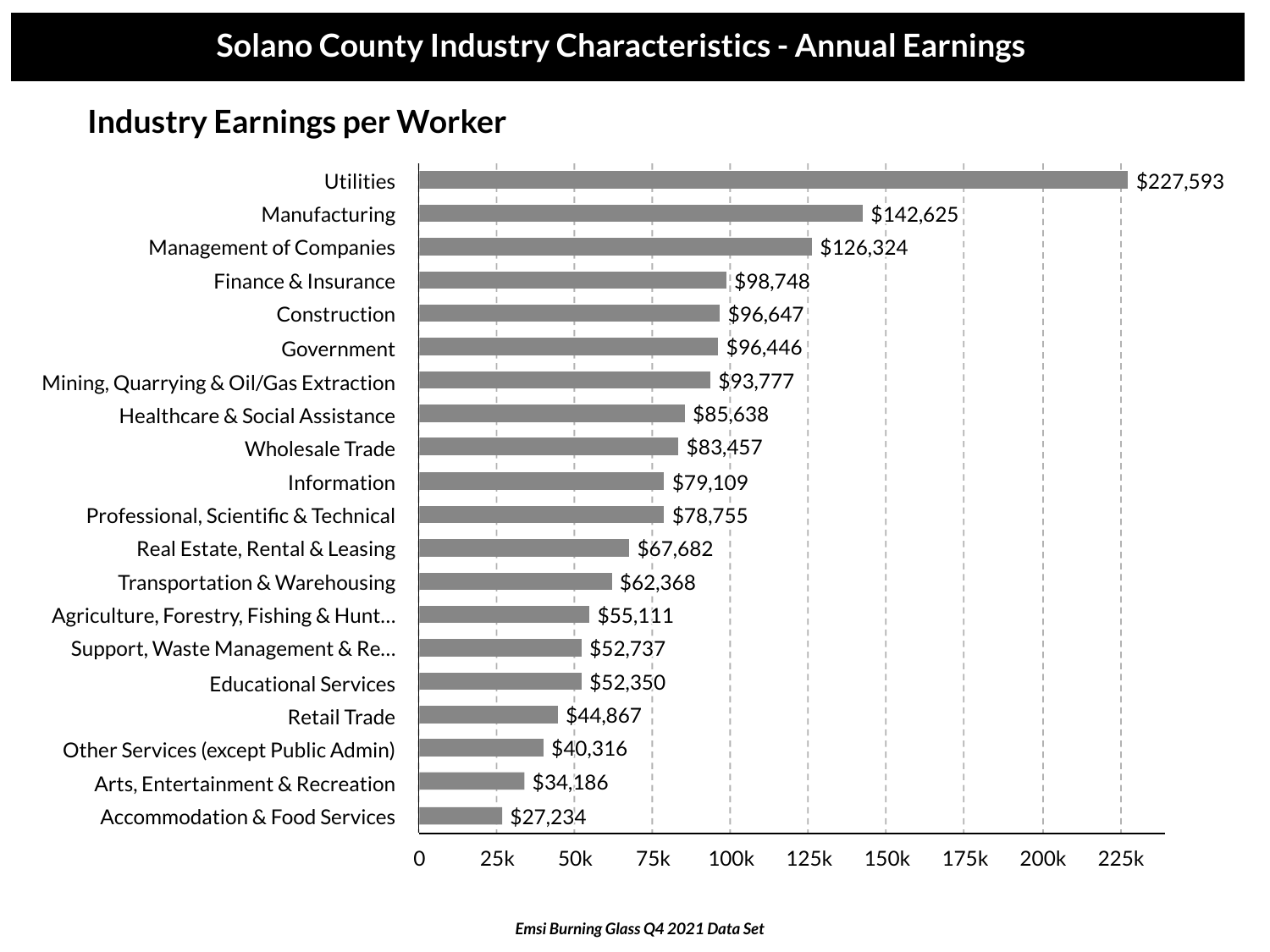

- $\bullet$ *subdivision of a country in a period of time.*
- *A metropolitan area's GRP, is one ofseveral measures of the size of its economy.*  $\bullet$

GRP: Gross Regional Product is a monetary measure of the market value of all final goods and services produced in a region or

*Emsi Burning Glass Q4 2021 Data Set*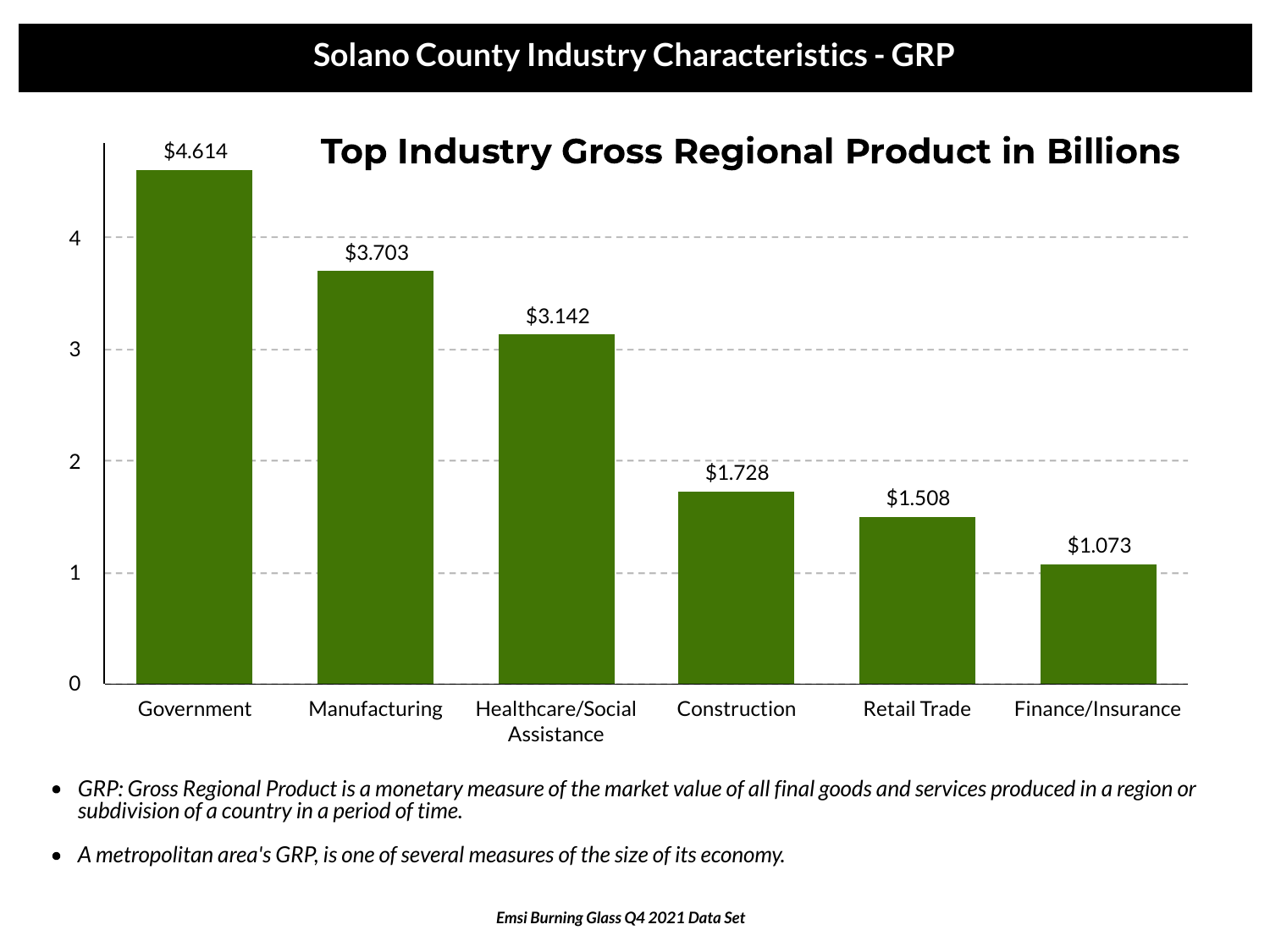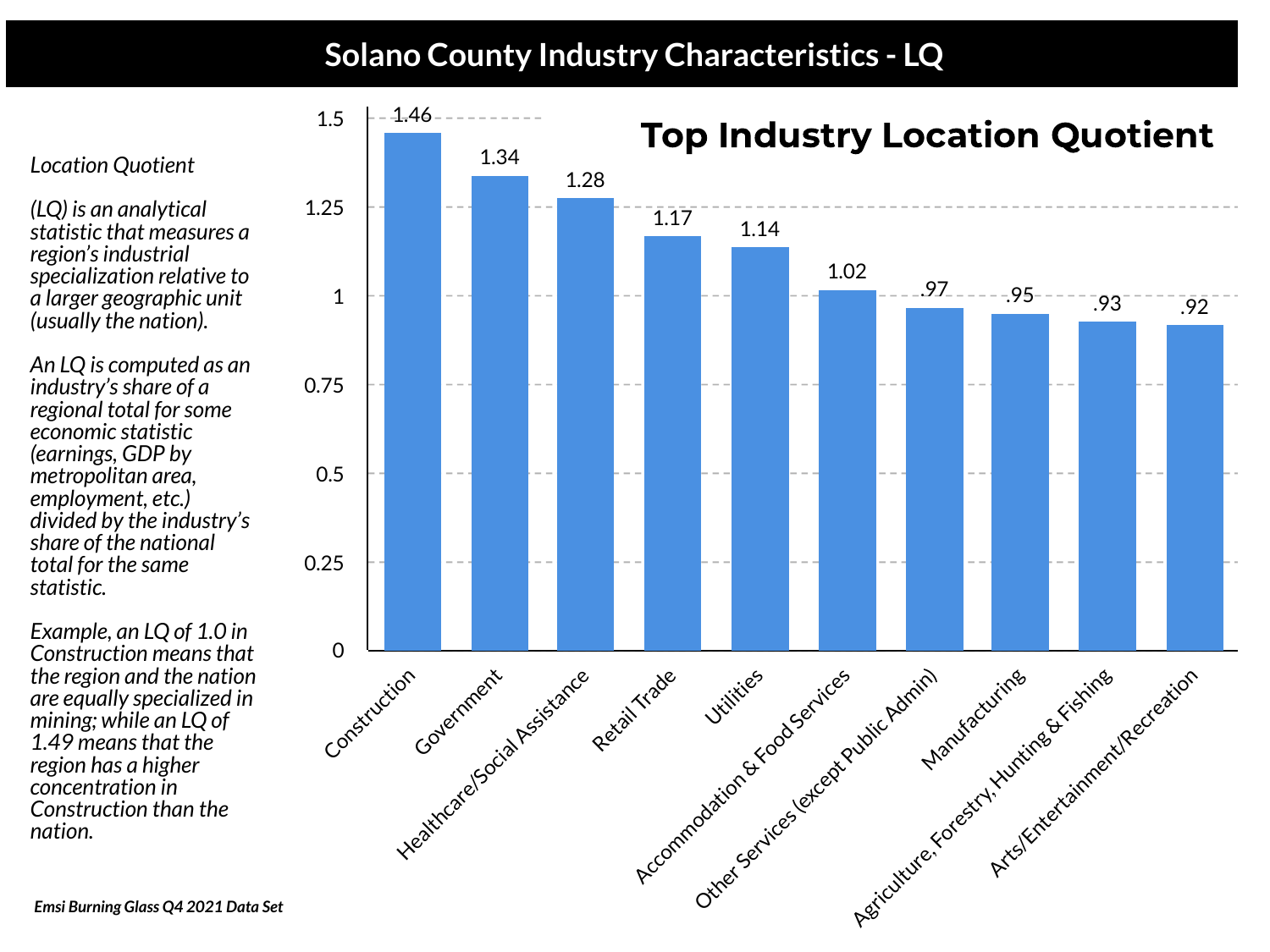### **Solano County Industry Characteristics - Top Growing Industries**



| owth 2021 - 2026 <sup>.</sup>                                                                         | <b>Industry Notes:</b>                                                                                                                                                                    |
|-------------------------------------------------------------------------------------------------------|-------------------------------------------------------------------------------------------------------------------------------------------------------------------------------------------|
|                                                                                                       | Other Industries are<br>expected to show loss of<br>job numbers from 2021 -<br>2026                                                                                                       |
|                                                                                                       | <b>Healthcare: Baby Boomers</b><br>are 75 million strong and<br>with each generation living<br>longer, the need for<br><b>Healthcare Workers is</b><br>expected to rise<br>significantly. |
| 345<br>227                                                                                            | <b>Construction: Growth</b><br>numbers should rise<br>dramatically with<br>the passage of a National<br>Infrastructure Bill.                                                              |
| 139<br>25<br>easine<br><b>.11259</b><br><b>G</b> Cras<br><b>Algebra</b> Blg<br>Minizes Quartyines Oil | <b>Manufacturing: Growth</b><br>numbers should rise<br>dramatically with the<br>commitment made by<br><b>Vacaville to attract</b><br><b>Advanced Manufacturing</b><br>Companies.          |
|                                                                                                       | <b>Emsi Burning Glass Q4 2021 Data Set</b>                                                                                                                                                |